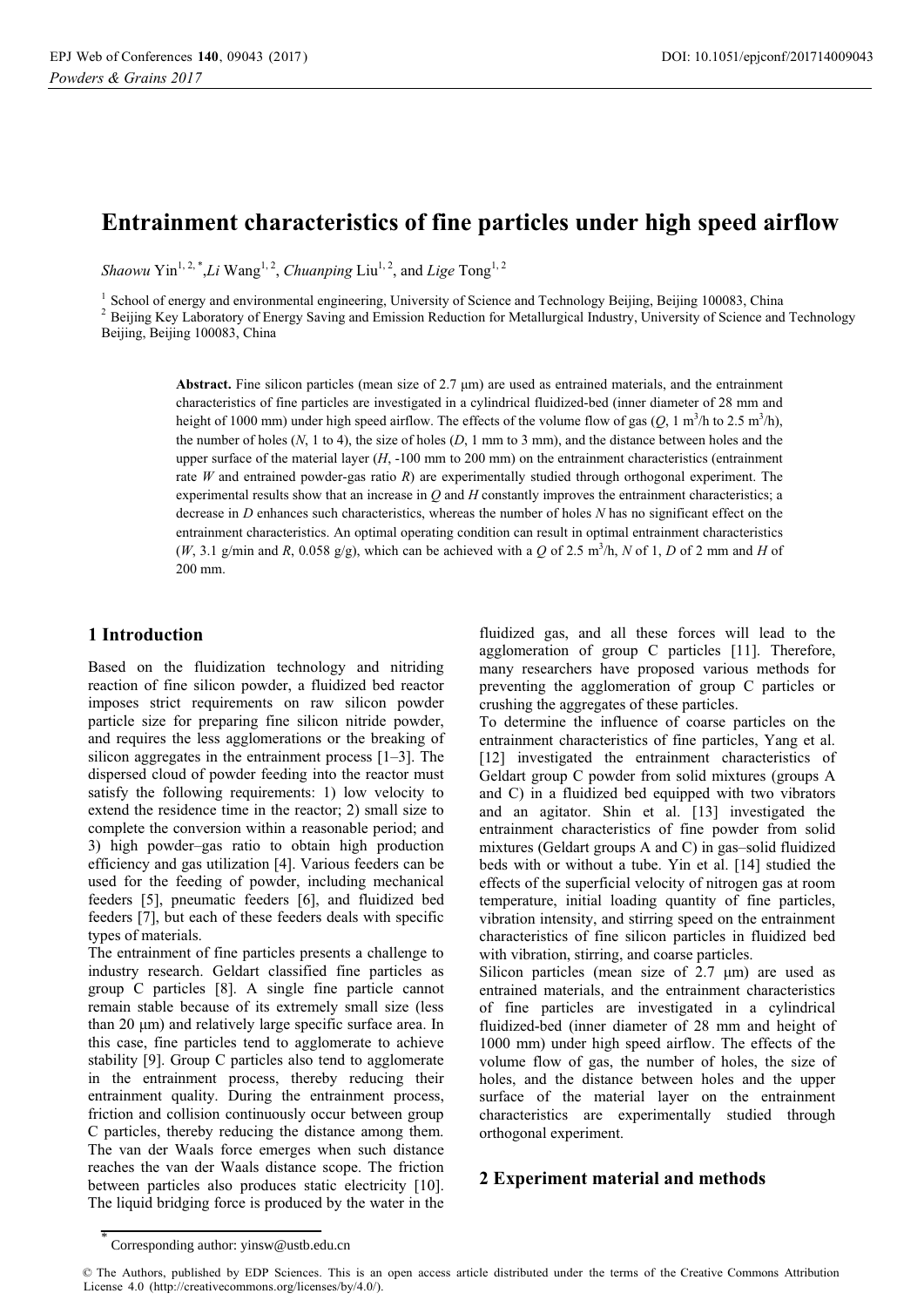#### **2.1 Experimental apparatus and procedure**

The experimental apparatus, which comprises a air compressor, regulating valve, flow meter, conveying bed, copper tube with holes and bag filter, is schematically shown in Fig. 1. The conveying bed includes a PolyVinylChloride column with a 28 mm inner diameter and 1000 mm height. The lower surface of the copper tube with a 4 mm inner diameter has a number of small holes, which is buried in the material layer. Gas flow can be regulated using the regulating valve. The export of the conveying bed is connected to the bag filter, which has a favourable collection efficiency effect on the entrained powder in the experiment. Fine silicon particles (mean size of 2.7  $\mu$ m) are used as the entrained materials. Air source uses compressed air generated by air compressor.



**Fig. 1.** Schematic diagram of fine silicon powder feeding device

Silicon particles are placed in an incubator at 105 °C for 24 h to remove the absorbed water. A weighed quantity of dried silicon particles are introduced into the bed. The copper tube is placed in a designated depth in the conveying bed. The bag filter is weighed using an electronic balance with a 0.001 g accuracy (denoted as  $m_1$ ). The gas supply is activated. The airflow from the nozzle hole forms a high-speed jet airflow, which will impact and crush fine silicon powder and transport them. The entrained silicon powders from the conveying bed are captured by bag filter. The experiment begins after turning on the valve. After 1 min, the entire apparatus is switched off, and the bag filter is reweighed (denoted as  $m<sub>2</sub>$ ). These procedures are repeated five times in each experiment, and the average value is used as the final value for calculating the entrainment characteristics.

#### **2.2 Experimental design**

Five factors and four levels of orthogonal experiments are designed. The effects of the volume flow of gas *Q*, the number of holes *N*, the size of holes *D*, and the distance between holes and the upper surface of the material layer *H* on the entrainment characteristics (entrainment rate W and entrained powder-gas ratio R) are experimentally studied through orthogonal experiment.

The experimental factors are set as follows:  $Q$  is 1 m<sup>3</sup>/h, 1.5 m3 /h, 2 m3 /h and 2.5 m3 /h; *D* is 1mm, 1.5mm, 2mm and 3mm; *N* is 1, 2, 3, and 4; *H* is 200mm, 100mm, 0mm and -100mm (i.e., 100mm above the surface of the material layer). In each experiment, the initial charge is 80g, and the loading height is 400 mm.

Entrainment rate *W* is defined as follows:

$$
W = (m_2 - m_1) / t \tag{1}
$$

where  $W(g/\text{min})$  is the entrainment rate,  $m_1(g)$  and  $m_2(g)$ are the mass of the bag filter at the beginning and end of the experiment, respectively, and *t* (min) is the duration of the experiment.

The mass ratio of entrained powder to the needed nitrogen gas (i.e., entrained powder–gas ratio) *R* is defined as follows:

$$
R = \frac{60 \times W}{1000 \times Q \times \rho} \tag{2}
$$

where  $R(g/g)$  is the entrained powder–gas ratio,  $Q(m^3/h)$ is the volume flow of gas at room temperature, and  $\rho$ (kg/m<sup>3</sup>) is the density of air at room temperature.

## **3 Experimental results**

## **3.1 Orthogonal experimental analysis and variance analysis**

## *3.1.1 Volume flow of gas Q*

Effects of volume flow of gas *Q* on the entrainment characteristics are shown in Fig.  $2$ . The increase of gas flow increases the apparent gas velocity in the bed. High gas velocity enhances the flow turbulence, and generates a great depth of action to reduce the sizes of agglomerates. *W* increases from 0.26 g/min to 1.56 g/min and R increases from 0.012 g/g to 0.029 g/g when *Q* increases from 1.0  $m^3/h$  to 2.5  $m^3/h$ . While the growth rate of *R* slows down after the *Q* exceeds  $1.5 \text{m}^3/\text{h}$ , indicating that the increase in *W* is less than the increase in *Q*.



*3.1.2 Distance between holes and the upper surface of the material layer H*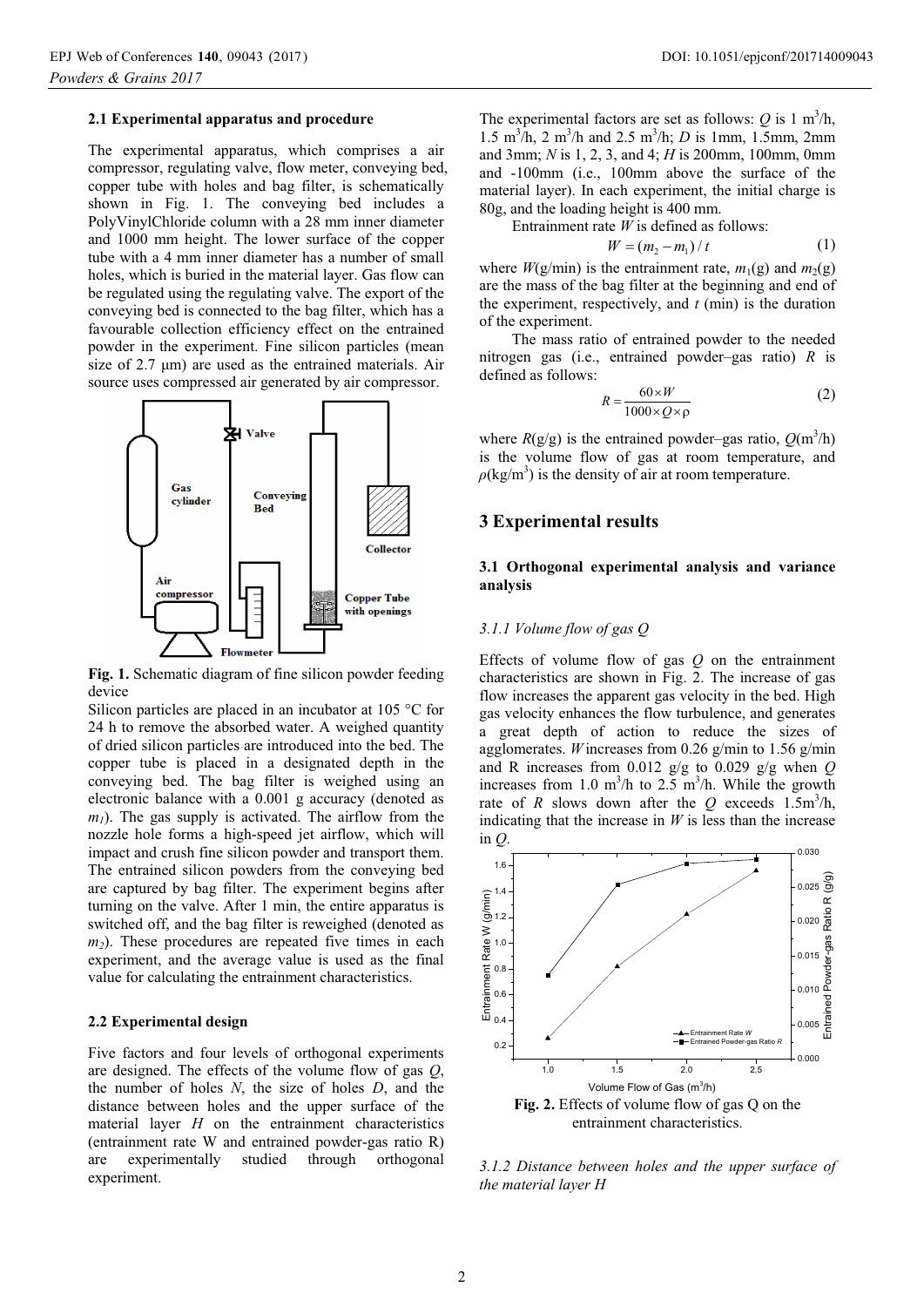The distance between holes and the upper surface of the material layer *H* determines the influence area of impact airflow, which influences the crushing and conveying effect of fine silicon powders in conveying bed. Effects of the distance between holes and the upper surface of the material layer *H* on the entrainment characteristics are shown in Fig. 3.



**Fig. 3.** Effects of the distance between holes and the upper surface of the material layer *H* on the entrainment characteristics.

When the holes are exposed above the material layer, the airflow from the holes releases into the cavity between the holes and material layer, and the airflow can't effectively play its impact. When the holes are buried in the material layer, the high-speed airflow released by the holes will penetrate a certain thickness of the material layer below, agitate the material layer and crush the agglomerates. Since the bottom of conveying bed is blocked, the airflow entrains fine silicon powders to form the upward motion of gas-solid two-phase flow and achieve the entrainment. When the buried depth of holes increases, the thickness of material layer above the holes increases. Therefore, the probability for fine silicon particles to be entrained out of the conveying bed increases along with *H*. However, the resistance and the load of the air compressor will increase, and it will lead to the slugging easily.

### *3.1.3 Number of holes N*

The number and the size of the holes on copper tube determine the number, distribution and intensity of the impacting gas stream, thus affecting the effect of crushing the fine particles aggregates.

Effect of number of holes *N* on the entrainment characteristics are shown in Fig. 4. When the number of holes are small, the impact velocity is large, the airflow entrains fine silicon powders to form the upward motion of gas-solid two-phase flow and achieve higher entrainment rate and entrained powder–gas ratio. As the number of holes increases, the impact velocity decreases and the impact effect weakens. Upward movement of the two-phase flow entrained fine silicon powders encounters downward movement of the impact airflow, which will disperse the impact action of the high speed gas stream and reduce the mixing and crushing effect of airflow on the material layer. But the velocity of impact airflow decreases with the further increase in the number

of holes, the hindering effect is also weakened, and the entrainment rate and entrained powder–gas ratio rise.



**Fig. 4.** Effects of number of holes *N* on the entrainment characteristics.

#### *3.1.4 Size of holes D*

Effects of holes size on the entrainment characteristics are shown in Fig. 5. When the size of holes are small, there are larger impact velocity, higher impact strength, greater the action depth, and higher entrainment rate and entrained powder–gas ratio. When the hole diameter D is 1mm, and the number of holes N is 1, the gas velocity at the outlet of the holes are about 884.2 m/s (supersonic speed) at the 2.5  $\text{m}^3$ /h of the gas flow, so there is danger of burst at the pipeline interface.



#### **3.2 Analysis of variance**

The variance analysis of *Q*, *N*, *D*, and *H* is performed according to the calculated orthogonal experimental results. Tables 1 and 2 show the variance analysis results for *W* and *R*, respectively.

*Q* and *H* both significantly affect *W*, but only *H* significantly influences *R*. Given that this study aims to obtain a high *R*, the optimal level combination conditions are set as follows:  $Q$  is 2.5 m<sup>3</sup>/h, *D* is 1.0 mm, *N* is 1, and *H* is 200 mm.

In order to investigate the optimal combination of hole size and number under  $2.5 \text{ m}^3/\text{h}$  flow rate, some experiments are investigated through control variable